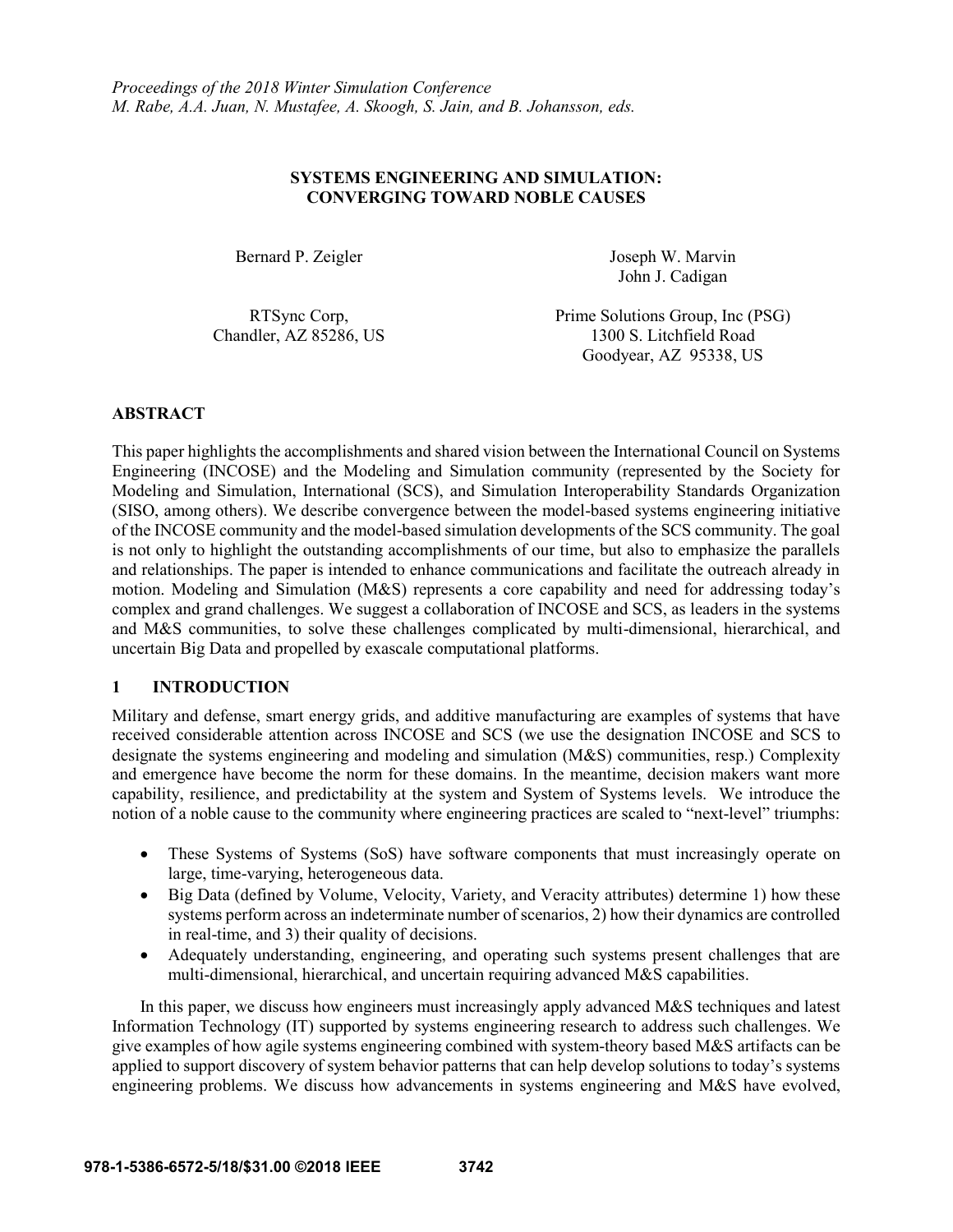seemingly independently, but great minds are converging to recognize patterns, agility and formalisms as the overall roadmap for better engineered solutions.

Complex and emerging systems such as ballistic missile defense, smart energy grids, and additive manufacturing have become the norm for today's systems engineering challenges. Moreover, these systems continue to increase in complexity as more capability and new features are asked of these systems by society and decision makers. At the global enterprise level, INCOSE has recognized these needs. As a result, progress has been made on many fronts, but there is still much to do. The authors are practitioners from various backgrounds and association with technical societies such as INCOSE and SCS. While collaborating on opportunities, we have seen potential for integrating significant work across these communities. Complex military, space, energy and manufacturing systems are constantly met with changing technology. Figure 1 is one perspective of the many components that influence the environment we find ourselves in today.



Figure 1: Complexity Drives Need for Advances in Tools and Techniques.

A few examples taken from the figure highlight the issues:

- **Additive Manufacturing (AM)** large scale and micro AM to enable fabrication at the point of need (buildings, equipment, runways). Extreme environment components and parts in aircraft and spaceborne applications.
- Big Data (defined by Volume, Velocity, Veracity, Variety) feature technologies to advance data management and data mining systems within missile defense digital architecture. Digital twins that address Cyber Security, complex wargaming, and reduction of exascale volumes of Intelligence Surveillance Reconnaissance data.
- **Systems of Systems (SoS)** Space system and satellite technologies that advance state-of-the-art in payloads, subsystems, and mission operations. Naval systems that exploit vast underwater and ocean floor opportunities; healthcare systems that require extensive health information sharing (Traoré et al. 2018).
- **Artificial Intelligence (AI), Machine Learning, Deep Learning**  Transformative data technologies that have dramatic consequences for current and future civilian and military systems.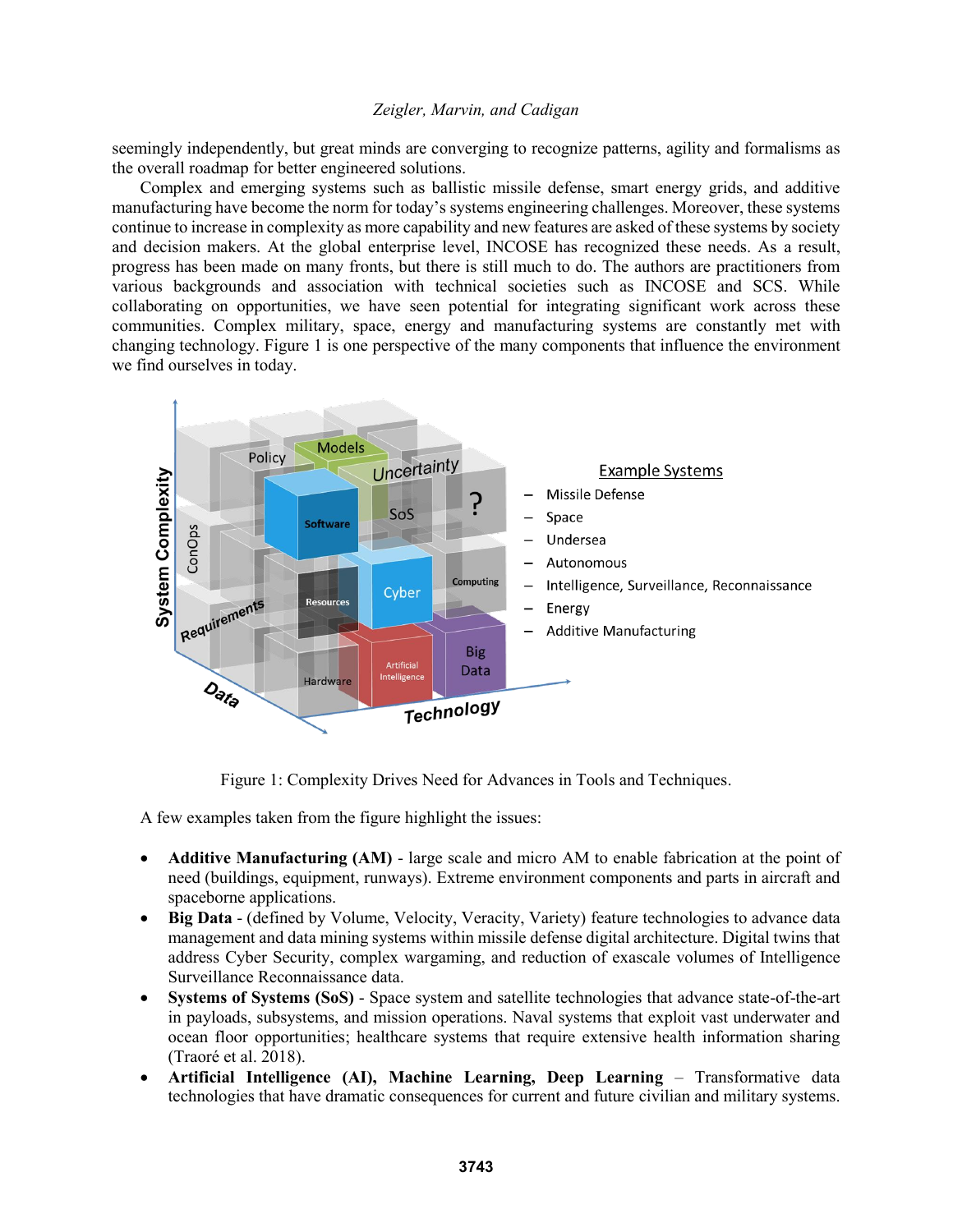A common denominator of the above ideas is Information Technology (IT). The observation is that systems, M&S and IT are three essential ingredients needed to advance engineering of complex systems.

### **2 DEVELOPMENTS IN SYSTEMS ENGINEERING**

INCOSE promotes the transformation to *Model Based Systems Engineering* (MBSE) as a strategic objective. MBSE techniques are expanding to *Pattern Based Systems Engineering* (PBSE) and Agile Systems Engineering practices are studied, documented and shared globally.

The above progress is augmented by INCOSE outreach to other communities and associations such as System Science, IEEE, NDIA, and NAFEMS. Authors of this paper met at the *2017 Winter Simulation Conference* and committed to do our part in connecting communities to raise awareness of activities which can further progress. This combination of outreach and collaboration across industry, academic, and professional societies is an essential ingredient to development and implementation of new methods, tools, techniques that will drive new technical and business models that do not exist today.

The INCOSE SE Vision 2020 defines MBSE as "the formalized application of modeling to support system requirements, design, analysis, verification and validation activities beginning in the conceptual design phase and continuing throughout development and later life cycle phases. MBSE is part of a longterm trend toward model-centric approaches adopted by other engineering disciplines, including mechanical, electrical and software. In particular, MBSE is expected to replace the document-centric approach that has been practiced by systems engineers in the past and to influence the future practice of systems engineering by being fully integrated into the definition of systems engineering processes." As practitioners, the value in the ideas and concepts behind MBSE allow for a more organized and deliberate engineering process. More importantly, MBSE provides the foundation for incorporating the growth in computing technology and the introduction of modeling standards such as SysML, UPDM, Modelica, HLA, DEVS, and others. MBSE enables integration of diverse models needed to fully specify and analyze systems. Figure 2 provides the INCOSE Roadmap for MBSE found at the INCOSE and Object Management Group MBSE wiki at http://www.omgwiki.org/MBSE/doku.php (OMGWiki MBSE).



Figure 2: INCOSE MBSE Roadmap – Aggressive Steps to 2025 Goals (OMGWiki MBSE).

Of special note from the Roadmap is the indication of architecture models integrated with simulation, analysis and visualization. This is followed closely by defined theory and formalisms. The Discrete Event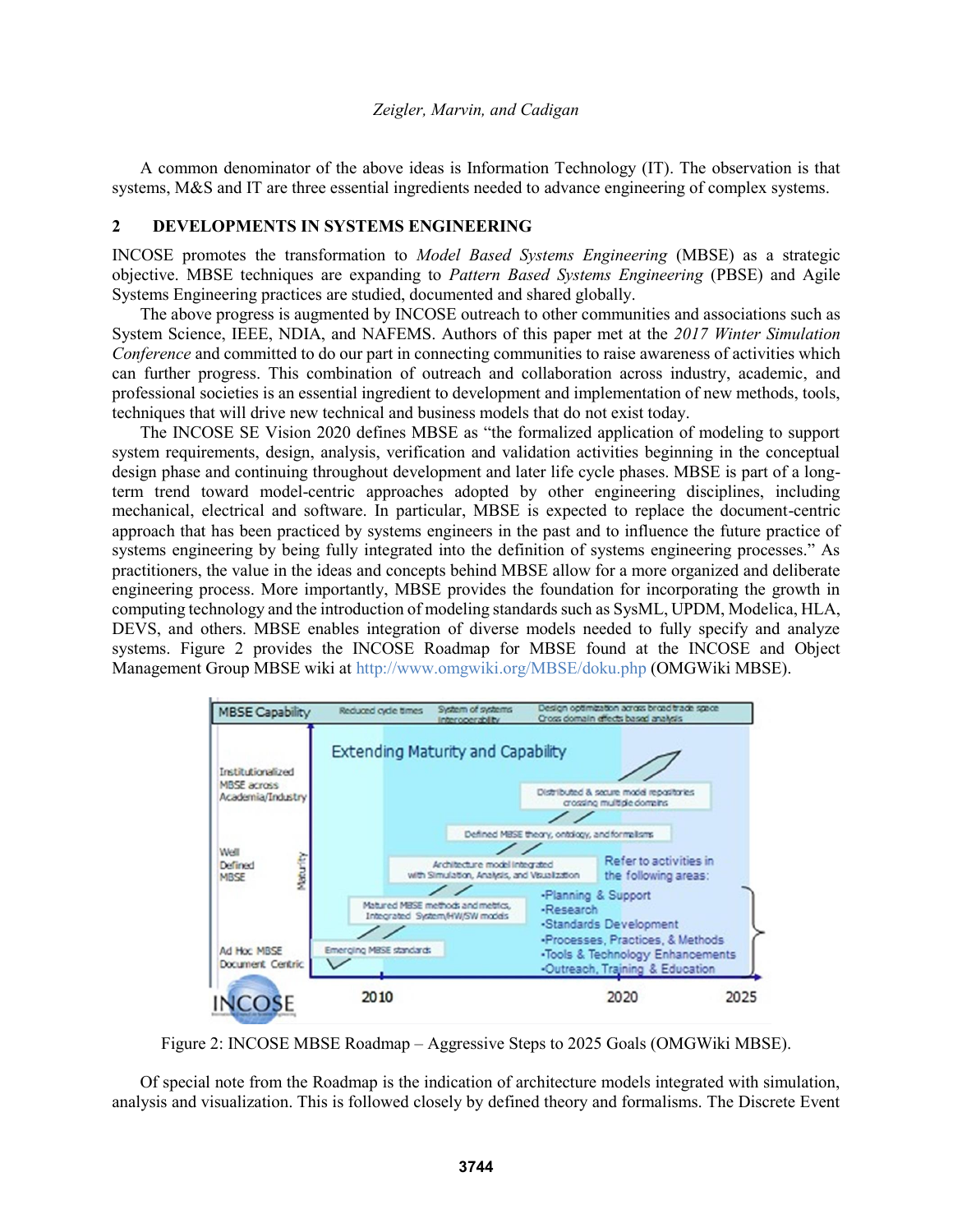Simulation Specification (DEVS) is one of those formalisms described in this paper and of interest to the systems and Modeling & Simulation communities.

Invariably, complex SoS present engineers, developers, and stakeholders with Big Data challenges. Oftentimes, the ability to characterize performance, design, implement or deploy these systems is dependent upon advanced modeling and simulation techniques. This reality is due to limitations in testing and operating these systems in the diverse and dynamic environments of interest. We simply cannot test the real system in order to gain the knowledge needed for decision quality information about the system. Couple this with the desire to include AI into system operations and Big Data becomes an overriding consideration. Big Data plays heavily in complex systems and SoS. Five principal characteristics distinguish systems as SoS and are formed from the interaction of other complex systems. These five characteristics include: operational independence of the components, managerial independence of the components, evolutionary development, geographic distribution and emergent behavior (Maier 1998). When employed with components that can exhibit intelligent, adaptive, autonomous or semi-autonomous behavior resulting in feedback loops across large number of constituent components, they are better characterized as Complex Adaptive Systems (CAS) (Rouse 2008).

# **2.1 Pattern Based Systems Engineering**

Model-based languages, such as SysML, offer a structured way to represent the requirements of SoS engineering. However, they fall short in offering a methodology to specify the hierarchical nature of SoS, ability to generate system behaviors, and to flexibly explore the ever-expanding design space. The systems engineering community is making great strides with MBSE by updating specifications (OMG SysML version 2.4) and promoting MBSE throughout the systems community. Below is a graphic that captures key features of MBSE.

An exciting extension of MBSE, promoted within INCOSE is the idea of Patterns and Pattern Based Systems Engineering (PBSE) (Schindel 2013). In PBSE, the nature of systems and SoS are investigated by using a concept called the S\* Metamodel shown in Fig 2. The objective is for understanding the functional roles and interactions associated with features of the system under consideration. The significance of the S\* Metamodel is its use in forming S\*Models which can then be organized into Patterns. This construct is shown in Figure 3 below.



Figure 3: PBSE Captures Patterns to Address Complexity (Schindel 2013).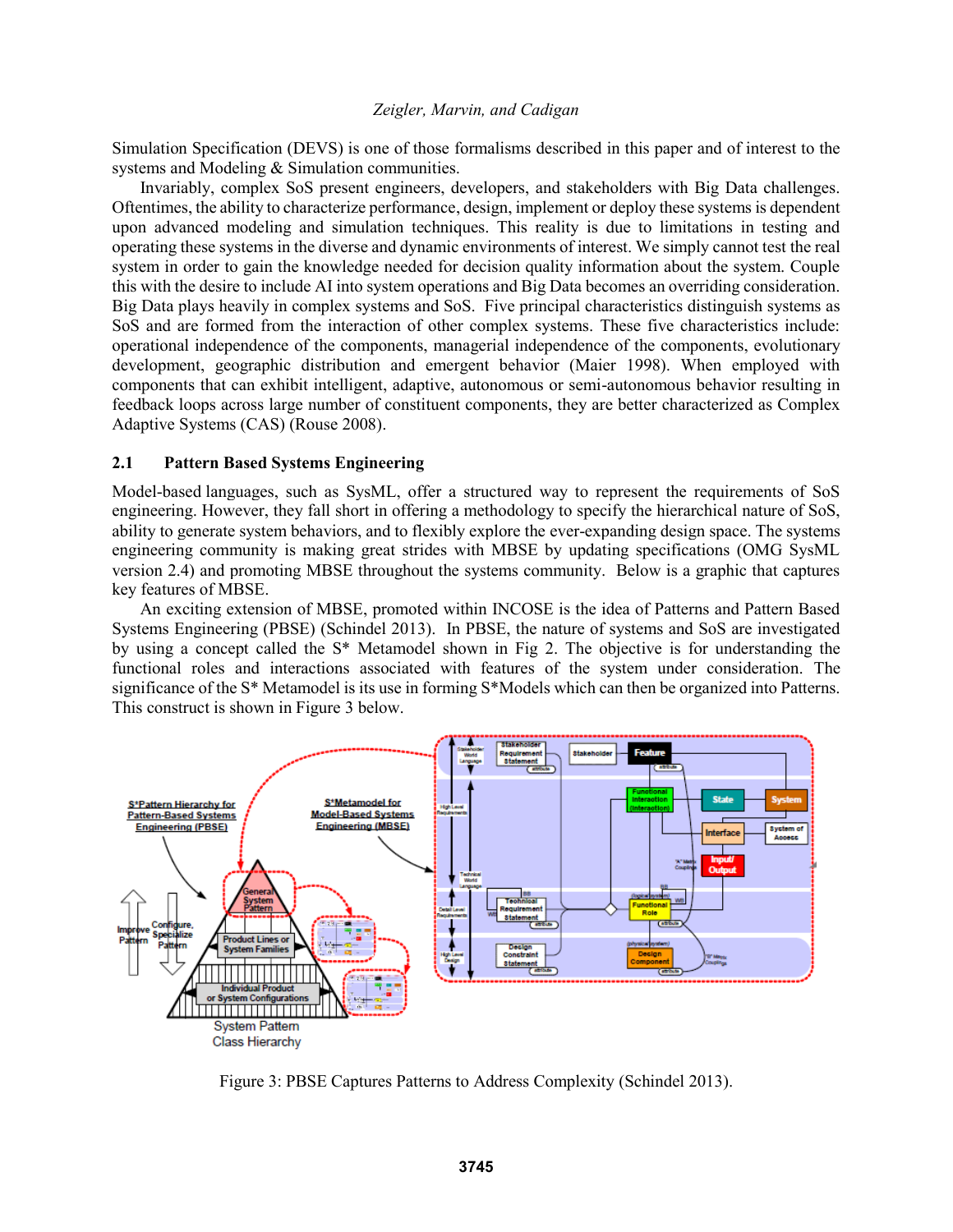System Patterns are configurable, re-usable System Models that allow repeatable and structured approaches over a hierarchy of systems and system components. System Patterns can accumulate organizational learning and expertise. Because they are configurable and re-usable models of families or classes of systems, System Patterns extend the ideas of MBSE and provide a framework for progression of the MBSE Roadmap.

# **2.2 Agile Systems Engineering**

Agile systems engineering techniques enable us to gain a better understanding of our operational environment to create more agile systems. Agile systems are better equipped to handle both internal and external environmental forces that are changing (Dove 2017). Agile systems engineering (SE) techniques give us an awareness of the interfaces we must consider during development of critical artifacts of M&S (to be described in Section 4), so that our system will accommodate for interactions with its environment, both internally and externally.

The Agile SE CURVE technique helps characterize the problem-space and build agility in our M&S artifacts. The CURVE acronym represents the following categories of situational responses:

- **Capriciousness** Randomness among unknowable possibilities.
- **Uncertainty** Randomness among known possibilities with unknowable probabilities.
- **Risk** Randomness among known possibilities with knowable probabilities.
- **Variation** Randomness among knowable variables and associated variance ranges.
- **Evolution** Gradual successive developments.

From this type of analysis, we gain an awareness that enables our models to better represent the realworld scenarios they intend to capture. INCOSE and SCS communities seek to show agility in their work. CURVE helps us think about the scope and purpose of M&S in systems development. We can consider each potential risk item listed above and determine if M&S will help address the issue. If we decide to address an issue with M&S, we can consider the combinatorial possibilities of the environment during development. We can add the model to a repository and utilize it for co-simulations. This can enable future use of the model to inform a larger, hierarchical system of systems. In agile systems engineering, this aligns with Reconfigurable-Reusable-Scalable (RRS) design principles (Dove 2017), namely, the Encapsulated Modules, Facilitated Interfacing, and Facilitated Reuse principles.

# **3 DEVELOPMENTS IN MODELING & SIMULATION AND DEVS**

Such challenges result in high complexity that cannot be easily tackled using classic modeling, simulation, and optimization techniques. Recent model-based system engineering has proved inadequate due to lack of a full-strength M&S computational substrate (Mittal et al. 2017; Mittal and Martin 2017). Modeling and Simulation methodology has been evolving to provide increasing capability to help systems engineers develop models of SoS (Zeigler and Sarjoughian 2017). Such simulation models support design and testing of mechanisms with learning capabilities to coordinate the interactions of the operationally and managerially independent components. Design of such systems present challenges to the currently employed independent use of simplified models for formal verification or brute-force simulations which are severely limited in the range of conditions they can test. Modeling and simulation of CAS (and the underlying SoS) must have a usable modeling environment that facilitates model validation from the enduser and a robust simulation infrastructure that can be formally verified to ensure correct model execution. Together, they enable exhaustive parameter evaluation and advanced experimentation. Model-based methods which support traditional systems engineering need to be augmented with simulation-based methodologies to ensure they support complex systems engineering that integrate discrete and continuous systems for complex hybrid systems. CAS engineering will not become possible unless the undesired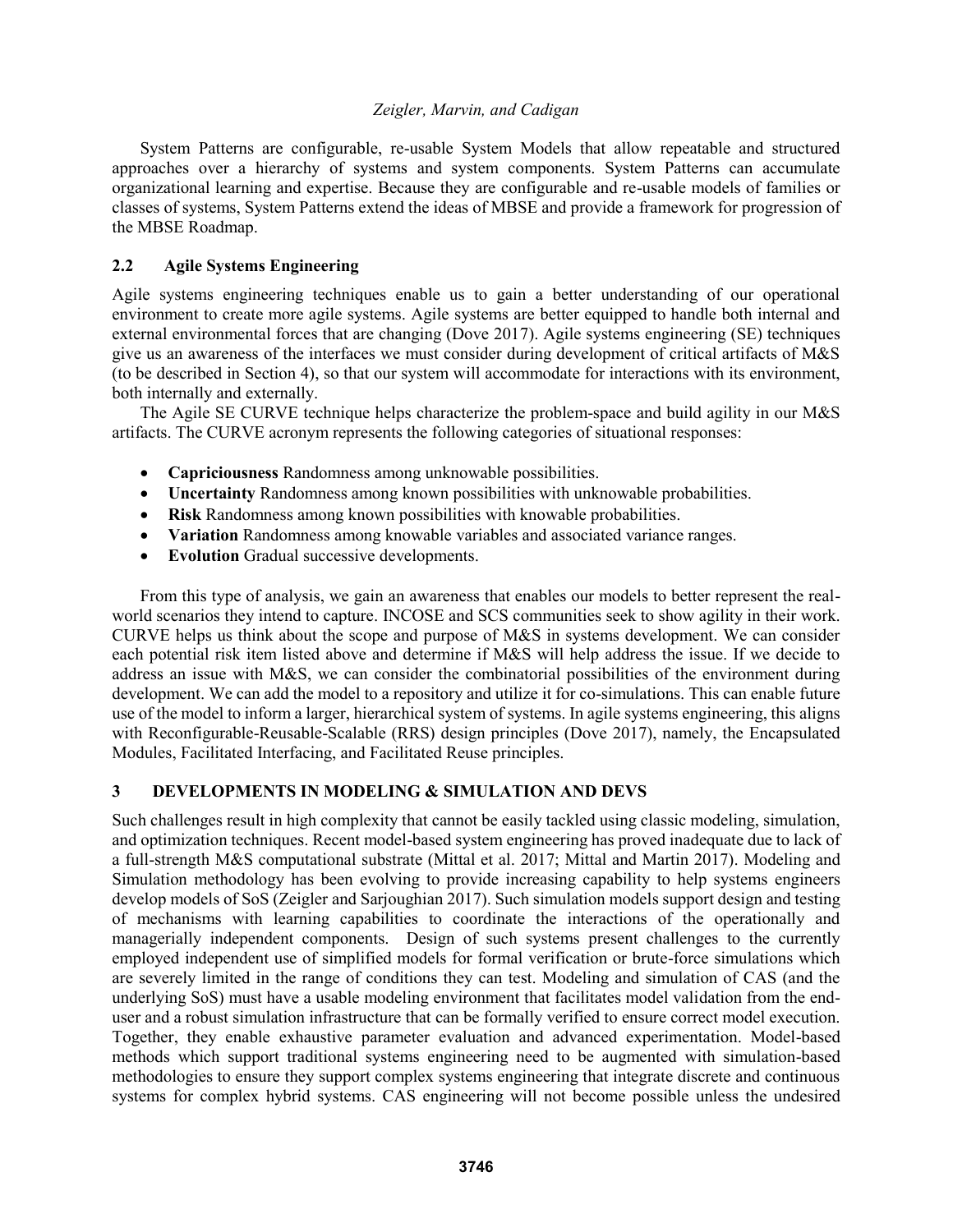emergent behaviors are completely removed from a computational environment or are known a priori so that they can be knowledgeably eliminated. A computational simulation-based environment provides experimentation opportunities to validate a CAS model, such that it becomes predictable and eventually useful (Mittal and Martin 2017).

The task of integrating various simulators to perform together as a composite simulation, termed as cosimulation, involves weaving the time series behavior and data exchanges accurately, failure of which, will yield inaccurate simulation results. As elaborated by Mittal and Zeigler (2017), every such hybrid system would require a dedicated effort to build a co-simulation environment. Bringing various simulators together is much more than a typical software engineering integration exercise.

A solution gaining increased acceptance is offered by the DEVS formalism with a holistic construct called the Modeling and Simulation Framework (MSF). In a brief review, we say that the framework defines the entities and their relationships of the enterprise of M&S and includes the relation between detailed models and their abstractions (Zeigler et al. 2018). The framework is based on mathematical systems theory and recognizes that the complexity of a model can be measured objectively by its resource usage in time and space relative to a particular simulator, or class of simulators. Furthermore, properties intrinsic to the model are often strongly correlated with complexity independently of the underlying simulator. Successful modeling can then be seen as *valid simplification,* i.e., reduction of complexity to enable a model to be executed on resource-limited simulators and at the same time, creating *morphisms that preserve behavior and/or structural properties*, at some level of resolution, and within some experimental frame of interest. Indeed, according to the framework, there is always a pair of models involved call them the *base* and *lumped* models.

The DEVS formalism is formulated within MSF and formally specifies the internal behavior of the system as well as macro behavior of the overall system due to its closure under coupling property. This robustness in both structural and behavioral description ensures that the unwanted holistic behaviors, also known as negative emergent behaviors are explicitly avoided, along with the guaranteed manifestation of the desired (or positive) emergent behaviors (Mittal 2013; Mittal and Martin 2013; Zeigler and Nutaro 2015). The DEVS super-formalism provides a foundation (Mittal and Zeigler 2017) that specifies an abstract simulation protocol between the model and the simulator (Zeigler et al. 2018). Thus, a requirement for M&S of CAS is to employ the principles of the Parallel DEVS simulation protocol (as illustrated by the hybrid approach of Camus et al. (2018), for example) to support the required robust co-simulation.

## **3.1 MBSE, DEVS and CAS: Towards Unification**

We have seen that MBSE and PBSE call for formalized models to replace documents as the fundamental building blocks of systems engineering and that practicality demands that such models eventually support all the activities typically associated with the simulation discipline. However, as suggested current MBSE formalisms stop well short of this capability. One approach to bridging this gap is to enable mappings to be defined that precisely specify simulation models that realize their behaviors. Taken to practical limits, this approach entails building more capability into such a formalism so that it eventually replicates all capabilities associated with traditional simulation methodology. Although there are attempts to achieve this goal (Bocciarelli et al. 2018; Amissah et al. 2018), there are also fundamental reasons why it is not attainable (Aliyu et al. 2016; Abdurrahman and Sarjoughian 2018). An approach that we hypothesize to work is to tie MBSE models with informal but well documented links. Further, as experience grows with such crosslinkages it might eventually become feasible to formalize these associations.

Going beyond MBSE to PBSE, an emerging paradigm is to look for patterns that can be provided by PBSE that can be invariant to changes as a CAS evolves. Familiar patterns can be reused as new noble causes are encountered. More specifically, PBSE plays into CAS in the following way. If we create the smallest possible model of many system components, these components can be combined into any number of CASs. The result is that we have many components we can draw from over time. This saves modeling time spent on common components allowing us to get at unique CAS model components. We want to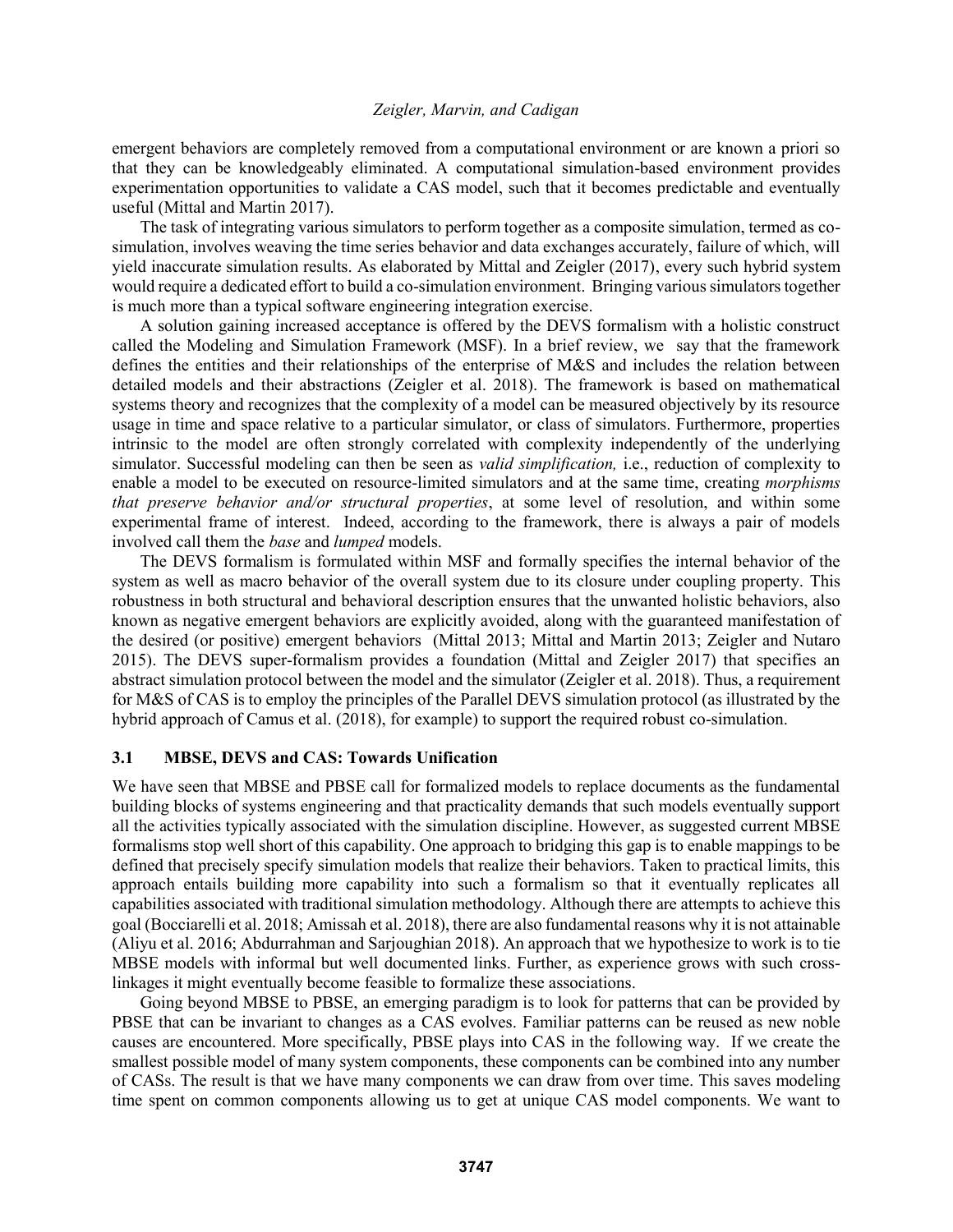reduce time to model by reusing components and patterns where possible. This is an important form of knowledge accumulation and a major consideration for decision makers who don't have the time nor resources to dedicate for modeling activities.

# **3.2 Architecture and workflow for M&S working within MBSE**

Figure 4 outlines an architecture and workflow for M&S working toward production of models for use in MBSE. The process starts with the development (or reuse) of a System Entity Structure (SES) that organizes a family of simulation models for the current application of interest. SES is an ontology, a language with syntax and semantics to represent declarative knowledge (Pawletta et al. 2016). The SES is a knowledge representation scheme that structures the search for a subset of models that are of particular concern under criteria that relate essentially to their behavior and can't be defined in the first instance by their structural properties. Indeed, the behavior generated under simulation is observed within the Experimental Frame that characterizes the criteria defining the subset of interest. Roughly, an experimental frame (EF), as defined within the MSF, is a specification of the conditions under which the system is observed or experimented with. As such, experimental frames are the operational formulation of the criteria that motivate the M&Sbased pursuit of the models of interest. In an example of defense interest, types and placements of launch sites that collectively create high damage may be the focus of interest while employing a model-base of suitable missile defense system models.



Figure 4: Architecture and Workflow for M&S working within MBSE.

The SES includes coupling information that directs the compositions of hierarchical models from components in the model-base. The combination of coupling opportunities for options for selection from specializations and aspects, leads to a very high combinatorial search space. Since an SES describes a number of system configurations, the SES tree needs to be pruned to get one particular configuration, which is called Pruned Entity Structure (PES). Pruning operations factor out a particular model specification which can then be transformed automatically into a coupled model with components from the model base. Such components are either DEVS models or have been wrapped in a DEVS interface for DEVS compliance and amenability to the coupling specified by the SES. Simulation of such a model, eventually on a high-performance platform using parallel simulations of multiple models under test for reasonable execution times, generates the behavior of the model and produces results in the experimental frame of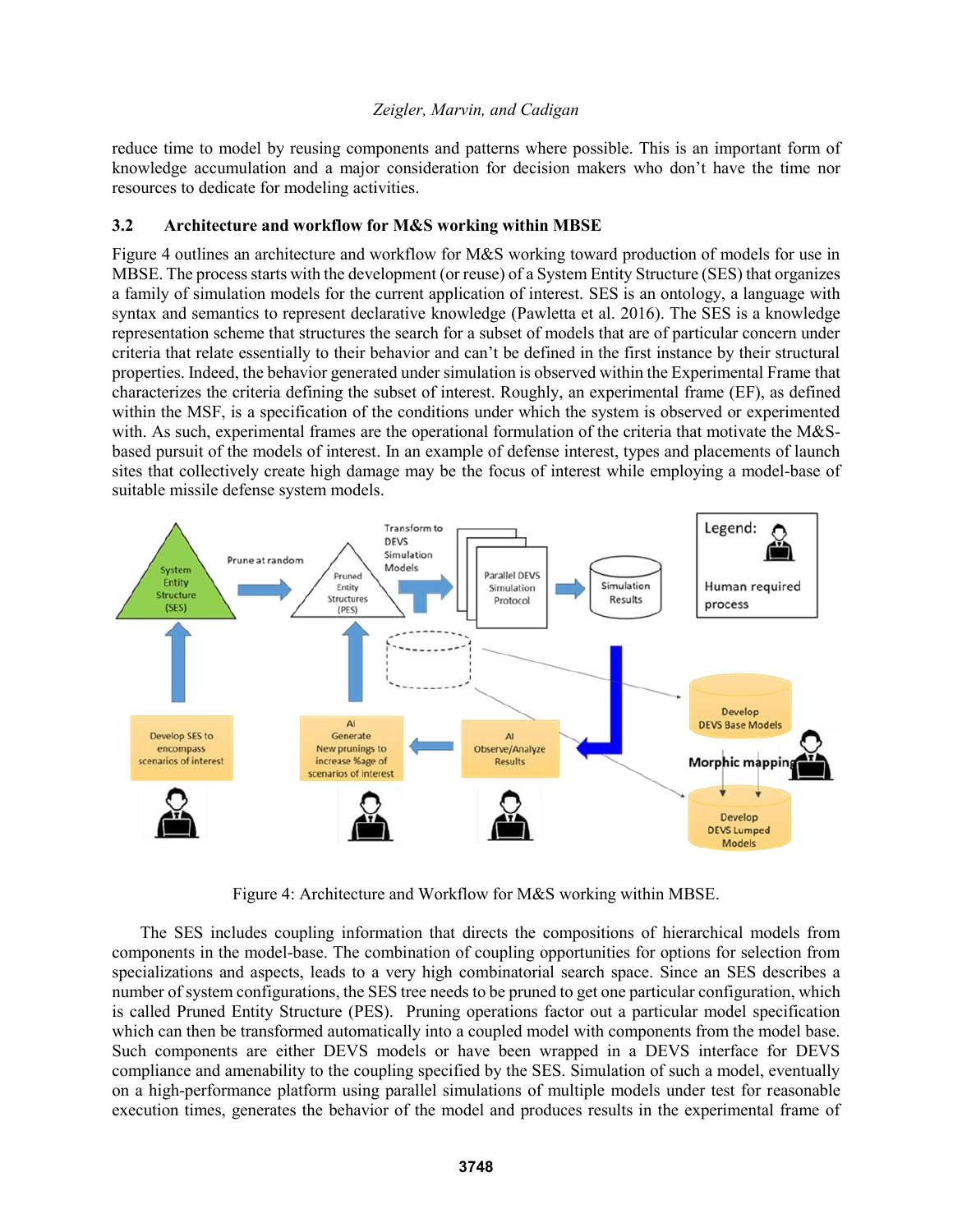interest. These results measure the extent to which the governing criteria are satisfied and are analyzed for guidance to direct the pruning toward a larger percentage of models that fully satisfy the criteria. At this point AI is useful to help analyze the results and predict which new prunings of the SES should performed at the next iteration. Built into the iteration loop is a second cycle of transition between base and lumped models where the lumped model can greatly accelerate the search for high-value models by enabling faster runs that provide useful information for the more detailed base model. Some fundamental distinctions between base and lumped models concern objectives, representation, entity attributes and variables, interaction processes, timing mechanisms, and computational complexity (Zeigler et al. 2018).

As illustrated in Figure 3, the architecture envisions a collaboration between human and AI agents. The Human modeler develops the SES and the DEVS model base to span configuration space that encompasses the subset of interest. The AI agent, under control of the user, analyses the results and generates new prunings in order to increase percentage of models of interest. Human modeler develops valid simplification morphisms for the DEVS base and lumped models and decides when and how to iterate between the levels of resolution in order to accelerate the overall process (Zeigler and Nutaro 2015).

#### **4 CONCLUSIONS: CONVERGENCE TOWARD NOBLE CAUSES**

We have identified Big Challenges where engineering practices are scaled to "next-level" triumphs: software defined systems that must increasingly operate on large, time-varying, heterogeneous data. Big Data enables and requires that these systems perform across an enormous variety of operating conditions presenting engineers with multi-dimensional, hierarchical, uncertain and critical control and decision challenges. Recent work has begun to address these challenges. Kavak et al. (2018) offer a structured modeling approach to produce agents or parts thereof directly from data that focuses on individual-level data to generate agent behavioral rules and parameter values Generalizing from the approach that recently enabled the AlphaGo program to defeat the world's top ranked human Go player, Wang et al. (2018) envision an AlphaGo-like computation platform to enable artificial systems to model and evaluate complex systems, and through the virtual-real system interaction, realize effective control and management over the complex systems.

Here we have taken a more fundamental perspective on the Big Challenges. Based on Systems thinking, concepts, theory, modeling, and simulation we have identified a convergence in motion between the modelbased systems engineering initiative of the INCOSE community and the model -based simulation developments of the SCS community. The trends toward replacing documents with models as the basis for knowledge accumulation, supported by the identification of Patterns for reuse align with similar trends toward DEVS-based simulation. Moreover, the Agile/CURVE framework that enables models to better represent the real-world scenarios offers an approach to M&S to deepen the capabilities of its simulation models that enable more extensive and validated exploration virtual-test. The architecture of Figure 3 offers a generic workflow that supports Wang's et al. (2018) vision of AlphaGo-like computational strength for future M&S-based systems engineering and management. The Modeling and Simulation Framework (Zeigler et al. 2018), and in particular its system specification hierarchy for acquiring levels of knowledge about an observed system, provide a solid basis for inference of structures from the volumes of Big Data envisioned by Kovak et al. (2018).

Once the framework has been built, it becomes easier for the integration of specialty engineering all the way out to the users. For future work, we recommend developing tool sets that expand out to include dealing with the "illities" of systems engineering (reliability, availability, etc.). The goal is to make it easier for designers to deal holistically with complex adaptive systems of systems, including maintaining round trip design consistency and keeping patterns/models valid as evolution proceeds. Once such tools become common, it will be possible to include more of the human elements (doctrine, tactics, procedures, governance) and stakeholders (users, partners, regular people, soldiers) directly in the process.

We have mentioned the goal of trying to manage the bad aspects of emergence while preserving its good qualities. A reviewer points out that this is reminiscent of Whitehead and Russell's attempts to control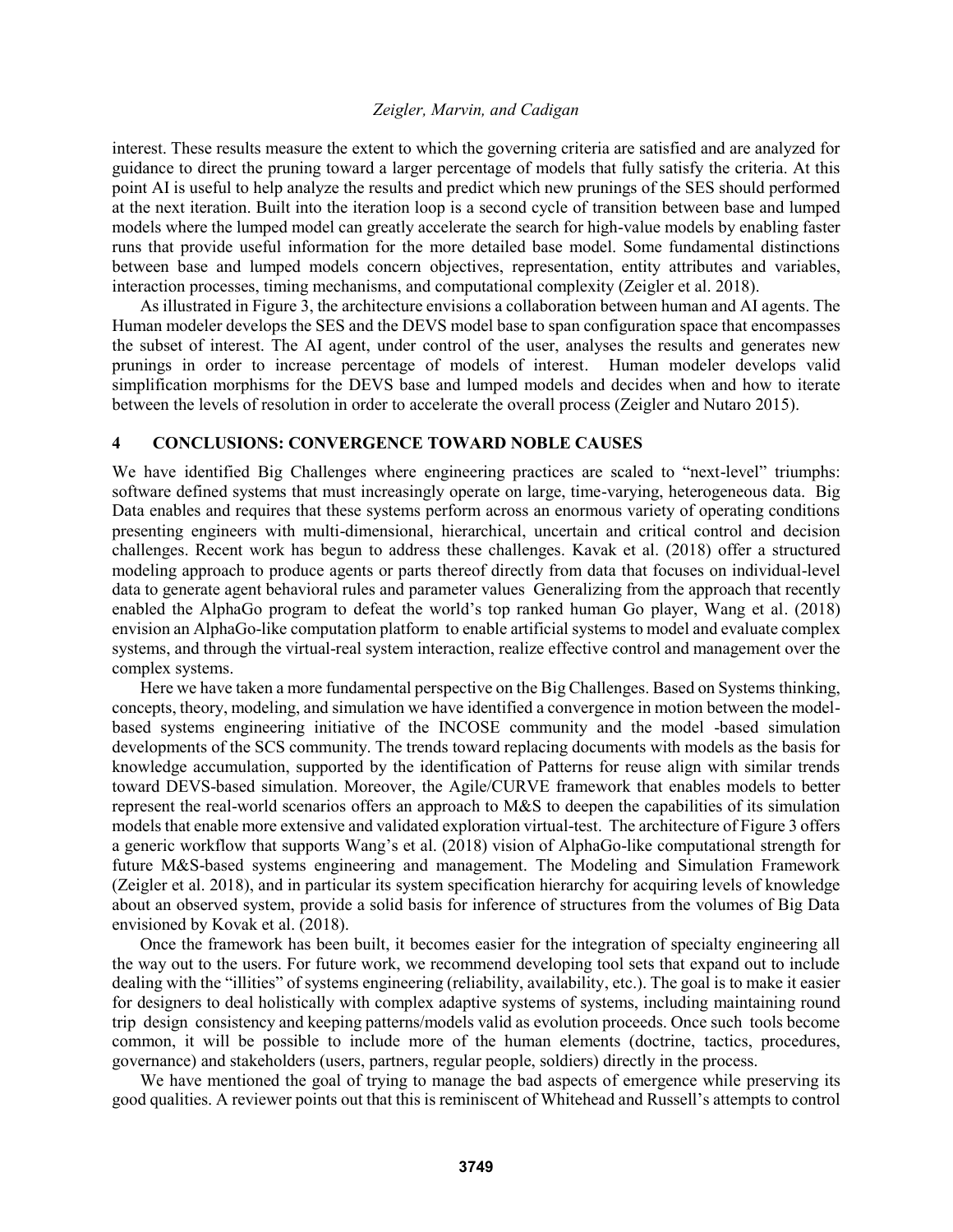self-reference in Formal Mathematics in the Principia Mathematica which they eventually proved to paradoxical in nature. Principia's solution of hierarchical set constructions may suggest a way forward in the SoS case and the DEVS formalism offers a ready-made solution for hierarchical model construction justified by closure under coupling (Zeigler et al. 2018).

It seems clear that we need to get a better handle on the whole SoS life-cycle with a more deliberate combined MBSE/DEVS approach. This will help us focus on the problem and better understand the five attributes of SoS that underlie and interact to induce emergence.

Still we should recognize enormous obstacles that must be overcome to achieve these visions. Progress may require new ways of thinking about systems that truly enable them to be developed with reusable components. We must become able to identify the limitations in dealing with Big Data and limitations in dealing with its multi-dimensional, hierarchical, and uncertain nature. Along these lines, Zeigler et al. (2018) have identified strong requirements that must be satisfied to enable DEVS-based M&S to be practiced at its most productive level. These prerequisites for best practice include: a) developing an effective operational ontology, b) enabling the ontology to support combinatorial model compositions, c) including the major facets to ensure representation of all levels (macro, meso, and micro) of behavior, d) curation of a large spectrum of models for combinatorial composition, and perhaps most critically, e) instrumenting the complex SoS to support acquisition of on-going high quality data (Mittal and Martin 2013). Working to put the infrastructure in place to meet these requirements will move both systems and M&S communities along realistic paths toward the convergence to noble causes that we all envision.

## **REFERENCES**

- Abdurrahman A. I. and H. Sarjoughian. 2018. "Model -Driven Time-Accurate DEVS-Based Approaches For Design". In *Proceedings of the Model-driven Approaches for Simulation Engineering Symposium*, Article No. 8. San Diego, California: Society for Computer Simulation International.
- Aliyu, H. O, O. Maïga, and M. K. Traoré. 2016. "The High Level Language for System Specification: A Model-driven Approach to Systems Engineering". *International Journal of Modeling, Simulation, and Scientific Computing* 07(01):11.
- Amissah, T. and S. Handley. 2018. "Towards a Framework for Executable Systems Modeling: An Executable Systems Modeling Language (ESysML)". In *Proceedings of the Model-driven Approaches for Simulation Engineering Symposium*, Article No. 9. San Diego, California: Society for Computer Simulation International.
- AS-2 Embedded Computing Systems Committee SAE. 2017. Architecture Analysis & Design Language (AADL). SAE Standards no. AS5506C.
- Bocciarelli, P., A. Ambrogio, A. Giglio, and E. Paglia. 2018. "Model Transformation Services for MSaaS Platforms". In *Proceedings of the Model-driven Approaches for Simulation Engineering Symposium,* Article No. 12. San Diego, California: Society for Computer Simulation International.
- Boydston, A., P. Feiler, S. Vestal, and B. Lewis. 2015. "Joint Common Architecture (JCA) Demonstration Architecture Centric Virtual Integration Process (ACVIP) Shadow Effort", AHS 71st Annual Forum.
- Camus, B., T. Paris, J. Vaubourg, Y. Presse, C. Bourjot, L. Ciarletta, and V. Chevrier. 2018. "Co-simulation of Cyber-Physical Systems using a DEVS Wrapping Strategy in the MECSYCO Middleware". In *SIMULATION,* SAGE Publications. https://doi.org/10.1177/0037549717749014
- Cox, M. 2015. "Army Sees Rapid Prototyping as Key to Rapid Innovation". https://www.military.com/defensetech/2015/04/01/army-sees-rapid-prototyping-as-key-to-rapidinnovation, accessed August 22, 2018.
- Cox, M. 2012. "Mobile Labs Build On-the-Spot Combat Solutions". https://www.military.com/dailynews/2012/08/17/mobile-labs-build-on-the-spot-combat-solutions.html, accessed August 22, 2018.
- Dove, R. 2017. "Agile Systems & Processes 106: Risk Management and Mitigation". INCOSE Webinar 104. International Council on Systems Engineering. September 20. Video: www.parshift.com/s/AgileSystems-106.mp4. Slides: www.parshift.com/s/AgileSystems-106.pdf.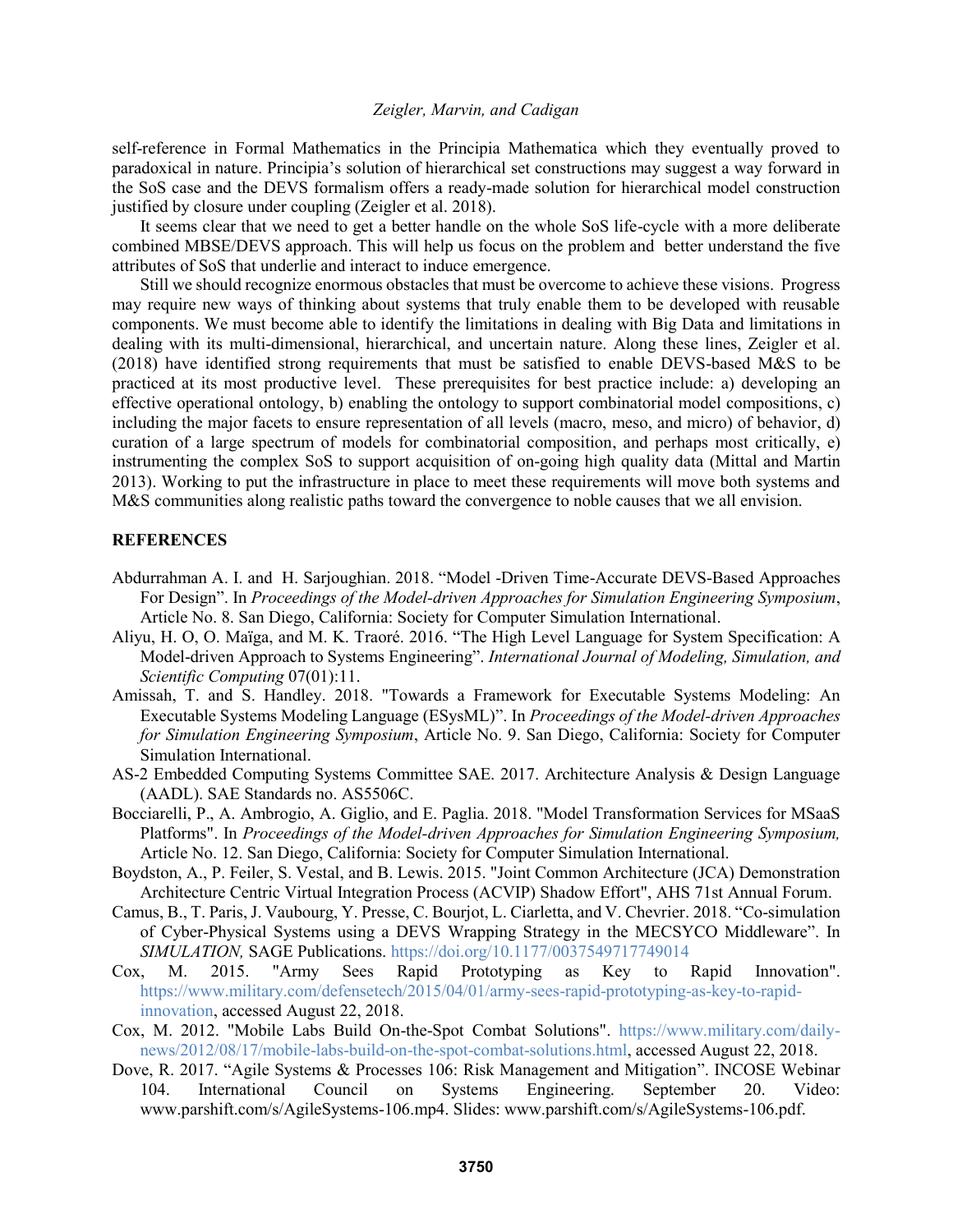- International Council on Systems Engineering (INCOSE). 2014. "Systems Engineering Vision 2025". http://www.incose.org/docs/default-source/aboutse/se-vision-2025.pdf?sfvrsn=4, accessed July 6, 2018.
- Kavak, H, C. J. Lynch, J. Padilla, and S. Diallo. 2018. "Big Data, Agents, and Machine Learning: Towards A Data-Driven Agent-Based Modeling Approach". In *Proceedings of the Annual Simulation Symposium*, Article No. 12. San Diego, California: Society for Computer Simulation International.
- Maier, M.W. 1998. "Architecting Principles for Systems-of-Systems". In *Systems Engineering.* 1(4): 267- 284. International Council on Systems Engineering, Wiley.
- Mittal, S. 2014. "Model Engineering for Cyber Complex Adaptive Systems". European Modeling and Simulation Symposium, Bordeaux, France.
- Mittal, S. and B. P. Zeigler. 2017. "Theory and Practice of M&S in Cyber Environments". In *The Profession of Modeling and Simulation: Discipline, Ethics, Education, Vocation, Societies and Economics*, edited by A. Tolk and T. Oren. Wiley & Sons.
- Mittal, S. and J. L. R. Martin. 2013. "Model-driven Systems Engineering for Netcentric System of Systems with DEVS Unified Process". In *Proceedings of the 2013 Winter Simulation Conference: Simulation: Making Decisions in a Complex World,* 1140-1151*.* Piscataway, New Jersey: IEEE Press.
- Mittal, S. and J. L. R. Martin. 2017. "Simulation-based Complex Adaptive Systems". In *Guide to Simulation-based Disciplines: Advancing Our Computational Future*, edited by S. Mittal, U. Durak, and T. Oren. New York: Springer AG.
- Mittal, S. Durak, U., Oren, T. 2017. *Guide to Simulation-based Disciplines: Advancing our Computational Future*. New York: Springer AG.
- National Academies of Sciences, Engineering, and Medicine. 2016. *Achieving Science with CubeSats: Thinking Inside the Box*. Washington, DC: The National Academies Press.
- OMGWiki MBSE Initiative Overview. 2018. http://www.omgwiki.org/MBSE/doku.php, accessed August 22, 2018.
- Pawletta T., A. Schmidt, B. P. Zeigler, and U. Durak. 2016. "Extended Variability Modeling Using System Entity Structure Ontology Within MATLAB/Simulink". In *Proceedings of the 49th Annual Simulation Symposium*, Article No. 22. Pasadena, California, 3-6 Apr 2016.
- Rouse, W. 2008. "Health Care as a Complex Adaptive System: Implications for Design and Management". In *The BRIDGE Journal of the National Academy of Engineering*, 38(1):17-25.
- Schindel, W., and T. Peterson. 2013. "Introduction to Pattern-Based Systems Engineering (PBSE): Leveraging MBSE Techniques". In *Proceedings of INCOSE 2013 Great Lakes Regional Conference on Systems Engineering,* West Lafayette, Indiana.
- Traoré, M. K., G. Zacharewicz, R. Duboz, and B. Zeigler. 2018. "Modeling and Simulation Framework for Value-based Healthcare Systems". In *SIMULATION,* SAGE Publications. https://doi.org/10.1177/0037549718776765
- Wang, F., J. J. Zhang, X. Zheng, X. Wong, Y. Yuan, X. Dai, J. Zhang, and L. Yang. 2016. "Where Does AlphaGo Go: From Church-Turing Thesis to AlphaGo Thesis and Beyond", In *IEEE/CAA Journal of Automatica Sinica*, 3(2):113-120.
- Wells, L. J., J. A. Camelio, C. B. Williams, and J. White. 2014. "Physical Security Challenges in Manufacturing Systems". In *Manufacturing Letters,* 2(2):74-77.
- Zeigler, B. P., M. K. Traoré, and S. Mittal. 2018. "Fundamental Requirements and DEVS Approach for Modeling and Simulation of Complex Adaptive System of Systems: Healthcare Reform". In *Proceedings of the Symposium on Modeling and Simulation of Complexity in Intelligent, Adaptive, and Autonomous Systems,* Article No. 4. San Diego, California: Society for Computer Simulation International.
- Zeigler, B. P. and J. J. Nutaro. 2015. "Towards a Framework for More Robust Validation and Verification of Simulation Models for Systems of Systems". In *Journal of Defense Modeling and Simulation: Applications, Methodology, Technology,* 13(1):3-16.